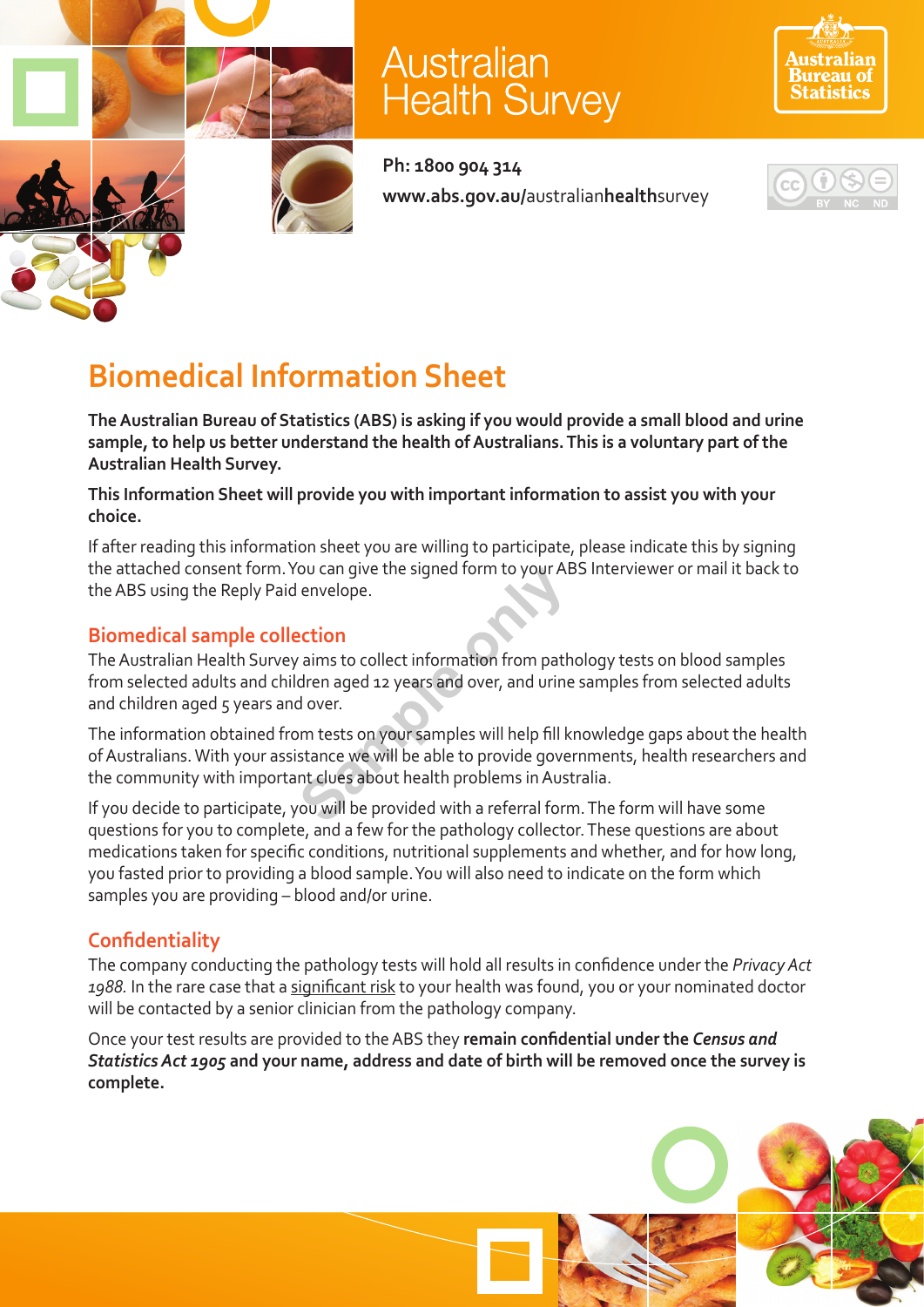

## **Where do I go for the tests?**

Sonic Healthcare has been selected as the national pathology service provider for the Australian Health Survey. Sonic Healthcare operates over 900 pathology collection centres nationwide. Your ABS Interviewer will assist you to identify the most convenient collection centre for you to attend. If you are unable to leave your home due to a disability or medical condition you may be entitled to a home visit. If you are in a rural area and the nearest collection centre is over 50km away, other arrangements may be able to be made for you to provide your samples. Please let your interviewer know that you are interested in participating, provide your signed consent, and then an ABS officer will contact you if other arrangements can be made.

#### **The tests**

Undertaking the tests for the AHS will be much the same as other blood and urine tests you might have had. On the day of your tests we would ask that you fast for approximately 8-12 hours (if possible) usually overnight, for blood tests only. This means *nil by mouth* other than water, i.e. no food, tea, coffee, juice, etc. When you arrive at the collection centre a trained collector will:

- check the details on your referral form
- verify your identity, then
- take a small sample of blood (less than 40ml/2 tablespoons) from your arm near your elbow and ask you for a urine sample.

These tests should take about ten to twenty minutes to complete. **You will not be charged for the tests.** 

You can claim a reimbursement of \$50 to offset any costs you may incur in providing your samples, for example; childcare or travel expenses (no receipts are needed), unless you have received a home visit. Details of how to claim your reimbursement are included on the pathology referral form. **Sample:**<br> **Sample:**<br> **Sample:**<br> **Sample:**<br> **Sample:**<br> **Sample:**<br> **Sample:**<br> **Sample:**<br> **Sample:**<br> **Sample:**<br> **Sample:**<br> **Sample:**<br> **Sample:**<br> **Sample:**<br> **Sample:**<br> **Sample:**<br> **Sample:**<br> **Sample:**<br> **Sample:**<br> **Sample:**<br> **S** 

## **Possible risks and discomforts**

The medical risk of providing blood and urine specimens is minimal. While giving your blood sample, you may experience some discomfort, slight bruising, and in very rare cases some individuals may develop an infection at the site of needle insertion. Occasionally some people experience dizziness or feel faint. However, your pathology collector is professionally trained to manage these risks.

If you have any health conditions or special issues which may increase the possibility of the above risks (e.g. anaemia or compromised immune function) please advise the pathology collector immediately.

#### **What is being tested?**

Your blood sample will be tested for cholesterol and other lipids (fats) associated with heart disease, and for glucose levels associated with diabetes. The samples (blood and urine) will also be tested for kidney function and for nutritional status including folate, vitamin B12, iodine, sodium and iron levels. Samples will not be used for genetic testing and will not be tested for illicit drugs, pregnancy or sexually transmitted infections or diseases.